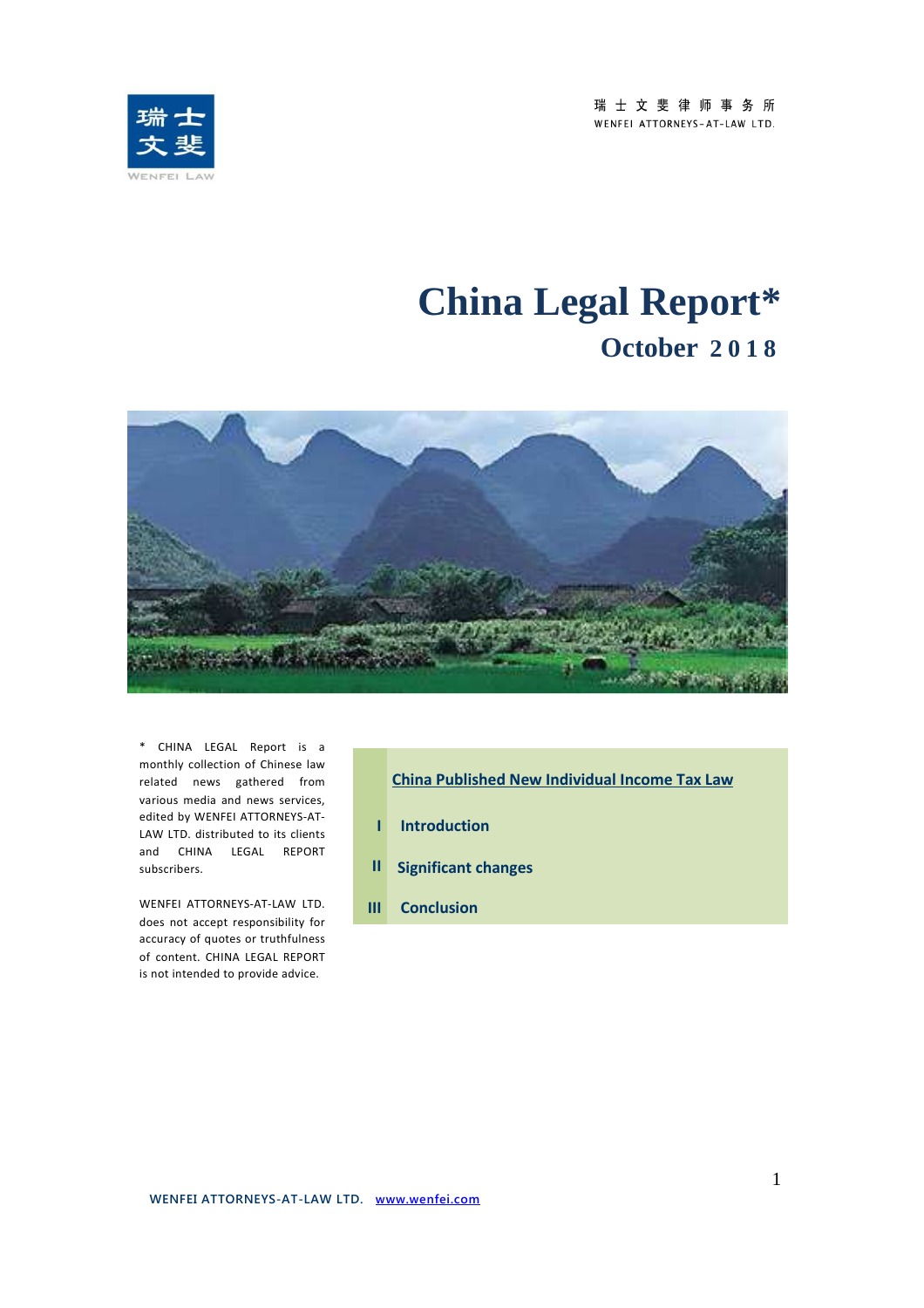## **I. Introduction**

On 31 August 2018, the new Individual Income Tax Law of the People`s Republic of China ("New IIT Law") was released and will come into effect on 1 January 2019. The newly drafted Implementation Regulations for the Individual Income Tax Law of the People's Republic of China (hereinafter referred to as "New Implementing Regulations"), were released on 20 October 2018 and are now open to the public for comments. The public can make comments until 4 November 2018. Compared to the current Individual Income Tax Law of the People`s Republic of China ("Old IIT Law") released on 30 June 2011 and in force since 1 September 2011, the New IIT Law will reform the individual income tax collection system in the People`s Republic of China ("PRC" or "China"), for instance, as it now explicitly defines the concept of resident and non-resident taxpayer, changes the tax threshold and tax rates, deletes the deduction preferential regulations on foreigners and includes anti-avoidance rules.

## **II. Significant Changes**

The significant changes in the New IIT Law in comparison to the Old IIT Law are as follows:

# **1 Introduction of the Concept of Resident and Non-Resident Taxpayer**

## **(1) Current Situation**

# **(a) Worldwide income**

Pursuant to Art. 1 para. 1 Old IIT Law, individuals who have a domicile in China shall be taxed on their worldwide income.

According to Art. 1 para. 1 Old IIT Law and Art. 6 of its corresponding Implementation Regulations for the Individual Income Tax Law of the People`s Republic of China ("Old Implementing Regulations") released on 19 July 2011 and in force since 1 September 2011, an individual who does not have a domicile in China will become taxable on worldwide income only when he/she has stayed in China for more than five years. Temporary trips out of China each year are not deducted, namely stays of up to 30 days single trip or stays of up to 90 days cumulatively over multiple trips each year will not affect the application of such rule.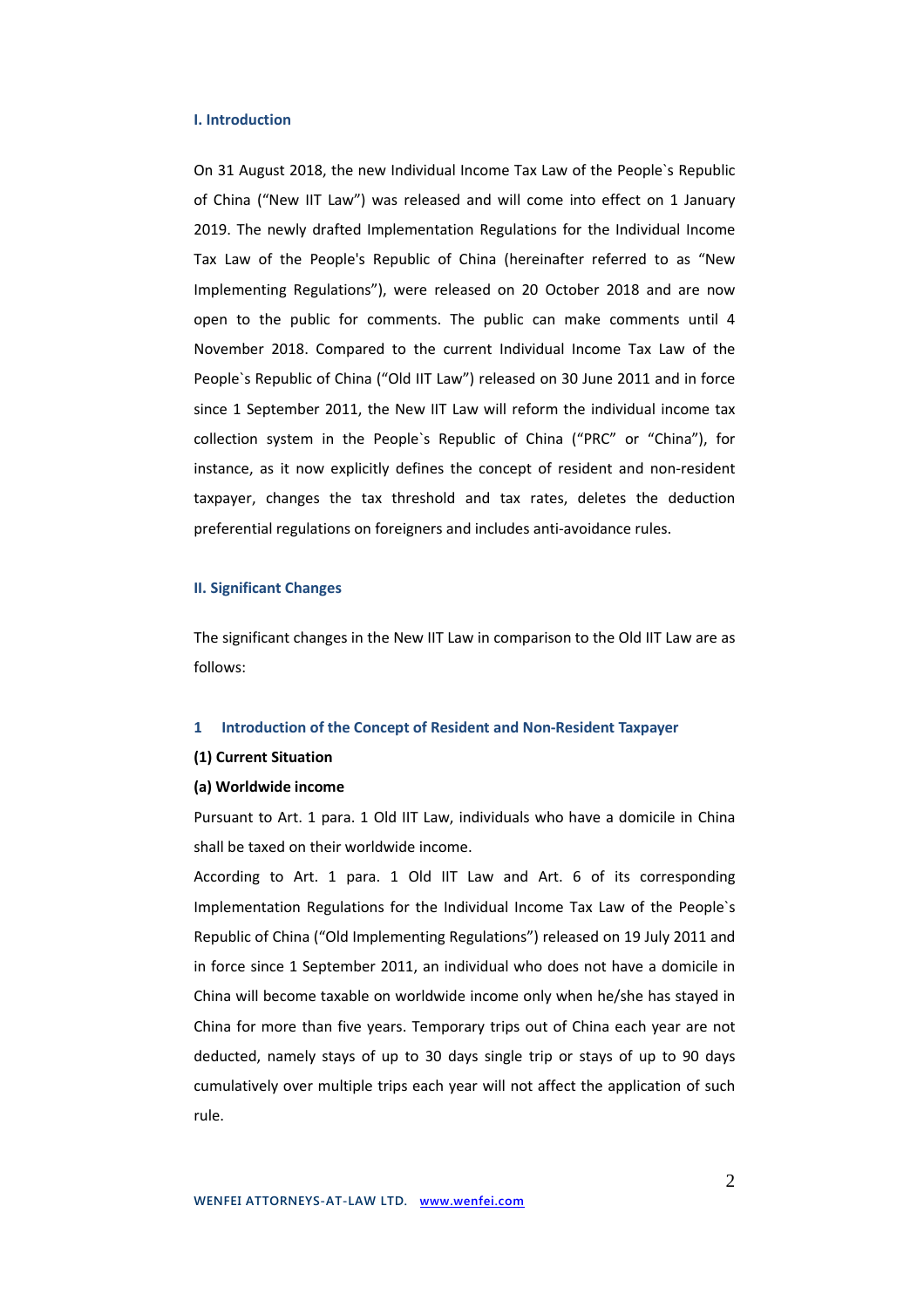### **(b) Income derived within and outside China**

According to Art. 4 Old Implementing Regulations, income derived within China shall mean income sourced from China; income derived outside China shall mean income sourced outside China.

An individual who has no domicile in China, but has stayed in China for one to five years shall pay individual income tax ("IIT") on the part of his/her income which is sourced outside China and paid in China (see Art. 6 Old Implementing Regulations"). In addition, the individual`s income sourced from China will also be taxed.

This means that if a Swiss individual receives one part of his/her income from the Swiss mother company`s branch in China (income within China) and another part of income from the Swiss mother company directly (income outside China by working in China), the first part is taxed in China since it is paid for working in China by a Chinese company and the second part can be exempted in China upon approval of the Chinese tax authority.

# **(c) Only income derived within China**

Income derived within China will be all the time subject to IIT in China.

However, when an individual who has no domicile in China but has stayed in China for not more than 90 days consecutively or cumulatively in a tax year, his/her income sourced in China and paid by an overseas employer shall be exempted from IIT in the PRC (Art. 7 Old Implementing Regulations).

# **(2) New IIT Law**

The New IIT Law introduces a new criterion of "183-days" to determine whether the individual shall be regarded as a resident in the PRC or not. Art. 1 of the New IIT Law stipulates: "Individuals who have a domicile in China, or individuals who do not have a domicile in China but have stayed in China for 183 days or more cumulatively within a tax year, shall be deemed as resident individuals." As already mentioned in the Old Implementing Regulations, having domicile in China means habitually residing in China due to household registration, family or economic interests (see Art. 2 New Implementing Regulations).

## **(3) How Will the New IIT Law Impact Foreigners**

This is the first time for the Chinese legislator to expressly define the concept of resident and non-resident, which determines a resident or a non-resident by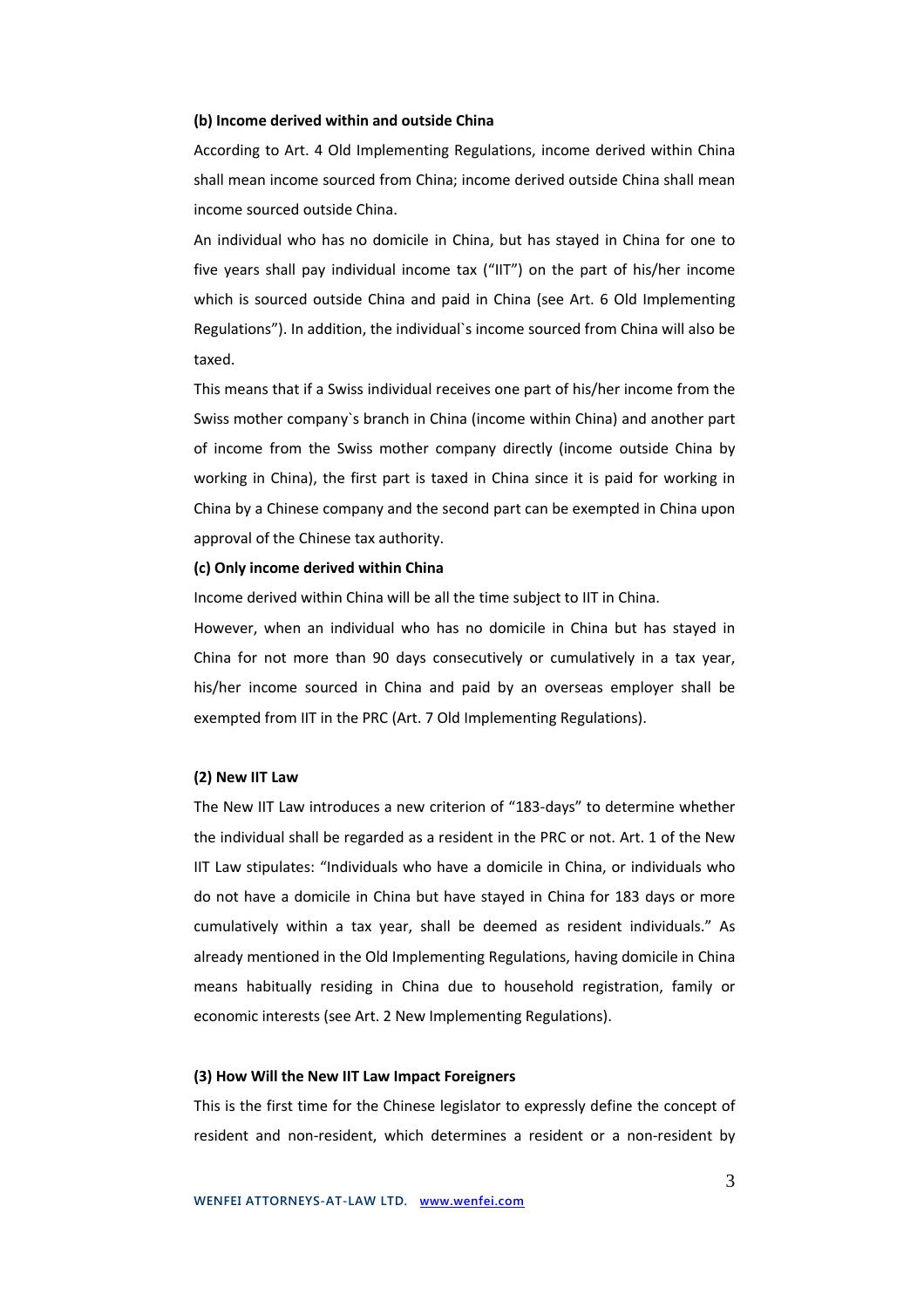whether he/she has stayed in China for a period of 183 days or more cumulatively within a tax year.

However, the New Implementing Regulations include in its article 4 a corresponding time span as the five-years-rule in Art. 6 Old Implementing Regulations, in which the taxpayer has to pay tax on income first within China and second sourced outside China and paid in China. The main difference is that the starting point for this time span is from 183 days having stayed in China rather than from one year having stayed in China within a tax year. Thus, the time span of five years to be the starting point for the worldwide income of a foreigner being taxed in China remains the same. Another difference is that the New Implementing Regulations do not mention anymore that multiple temporary trips outside of China of not more than 90 days cumulatively are not to be deducted from the time of stay in China, as stipulated in Art. 3.2 Old Implementing Regulations. However, the 30-days-rule for single trips outside of China remains the same (see Art. 4 New Implementing Regulations). In conclusion, now pursuant to Art. 4 New Implementing Regulations individuals who have stayed in China for a total of 183 days per year (and therefore are resident taxpayers) in a row for five consecutive years, and individuals who have stayed in China for five years in full without a single departure for more than 30 days, if have stayed in China for a total of 183 days in the  $6<sup>th</sup>$  year, shall pay IIT on worldwide income.

Furthermore, a non-resident taxpayer who does not have a domicile in China and who has stayed in China for less than 183 days cumulatively in a tax year shall only pay IIT on income derived within China.

The New Implementing Regulations in its article 5 also include the same exception as in Art. 7 Old Implementing Regulations for foreigners having stayed in China for not more than 90 days in total in a tax year.

The new regulation of "183 days" will mainly influence expatriate workers who receive their income from abroad and also within China. Swiss employees working in China or receiving income from China will still be exempted from double taxation according to the *Agreement between the Government of the People`s Republic of China and the Swiss Federal Council for the Avoidance of Double Taxation with Respect to Taxes on Income and Capital* ("Bilateral Tax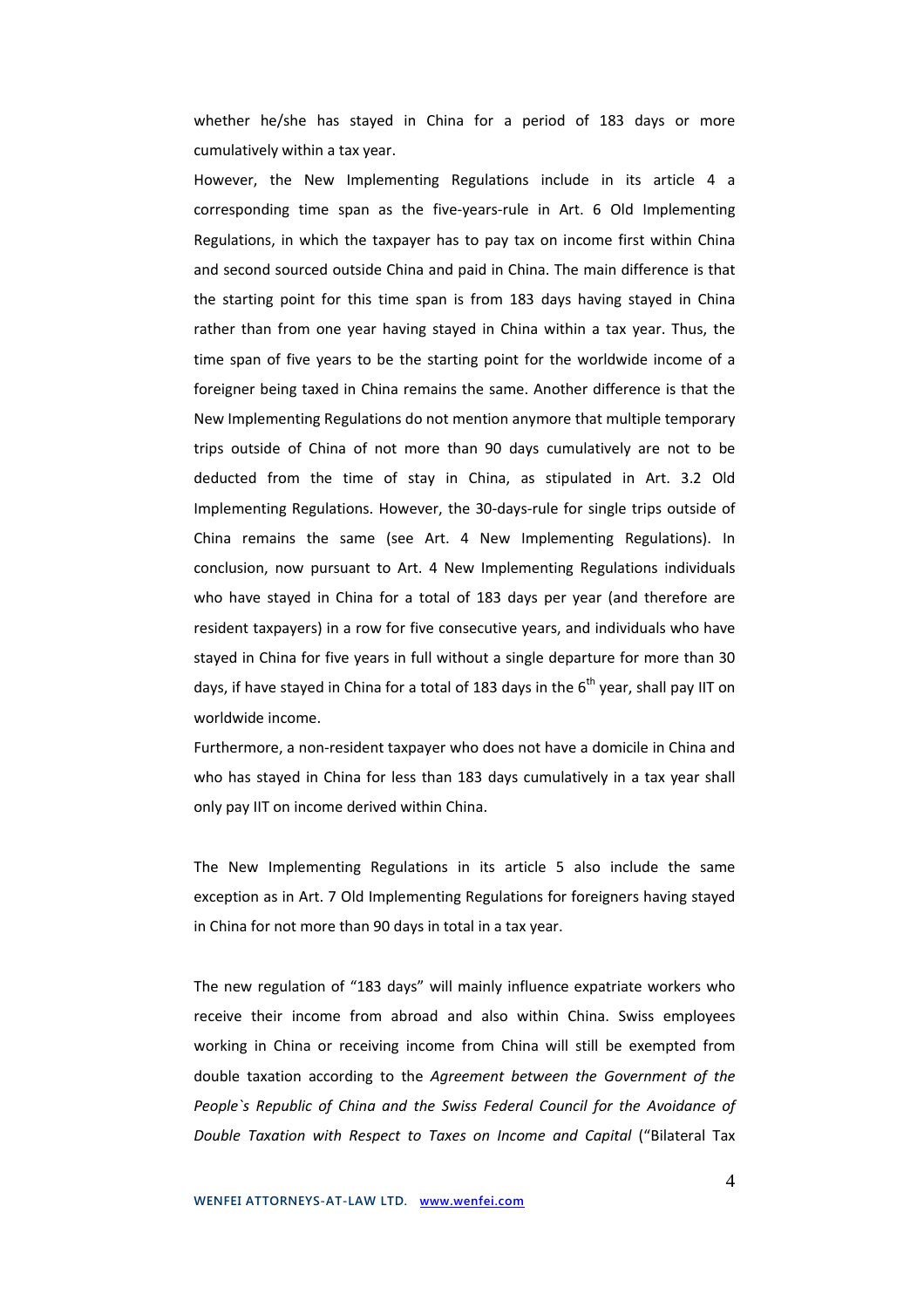Treaty") in force since 27 September, 1991 and its amended version in force since November 15, 2014.

Foreign employees in China cannot avoid paying taxes in China based on the Bilateral Tax Treaty. Pursuant to Article 4, Article 15 and Article 24 paragraph 1 Item a Bilateral Tax Treaty, "[w]here a resident of China derives income from Switzerland, the amount of tax on that income payable in Switzerland, in accordance with the provisions of this Agreement, may be credited against the Chinese tax imposed on that resident." However, a foreigner, who receives his/her income partly from abroad and partly in China, shall only pay taxes in China, as " $[s]$  alaries, wages and similar remuneration received by a resident of a Contracting State from employment shall be taxable only in that State" (see Art. 15 para. 1 Bilateral Tax Treaty). This means that the foreigner only pays taxes in the State where he/she is resident. The term "resident" means "any person who, under the laws of that Contracting State, is liable to tax therein by reason of his domicile, residence, place of head office (place of effective management) or any other criterion of a similar nature" (see Art. 4 Bilateral Tax Treaty). Thus, foreigners, who have been residing in China for at least 183 days and therefore have to pay taxes in China, are regarded as "resident" according to PRC Law or rather the New IIT Law. If the Swiss employee is also regarded as resident in Switzerland according to Swiss law, he/she shall be deemed to be a resident of the Contracting State in which he has a habitual abode (see Art. 4 para. 2 lit. b Bilateral Tax Treaty). "Habitual abode" means the place in which he/she lives for a long period of time, even if this period is limited in advance (see Art. 20 para. 1 lit. b Swiss Private International Law Act). In conclusion, foreigners who have been residing in China for at least 183 days are considered as resident in China and therefore need to pay taxes according to New IIT Law even though they might only stay for a limited period of time.

# **2 Amendment of Tax Threshold and Tax Rates**

## **(1) Current Situation**

According to Old IIT Law Article 2 and 3, taxable incomes are classified into five tax rate categories:

(1) Income from wages and salaries;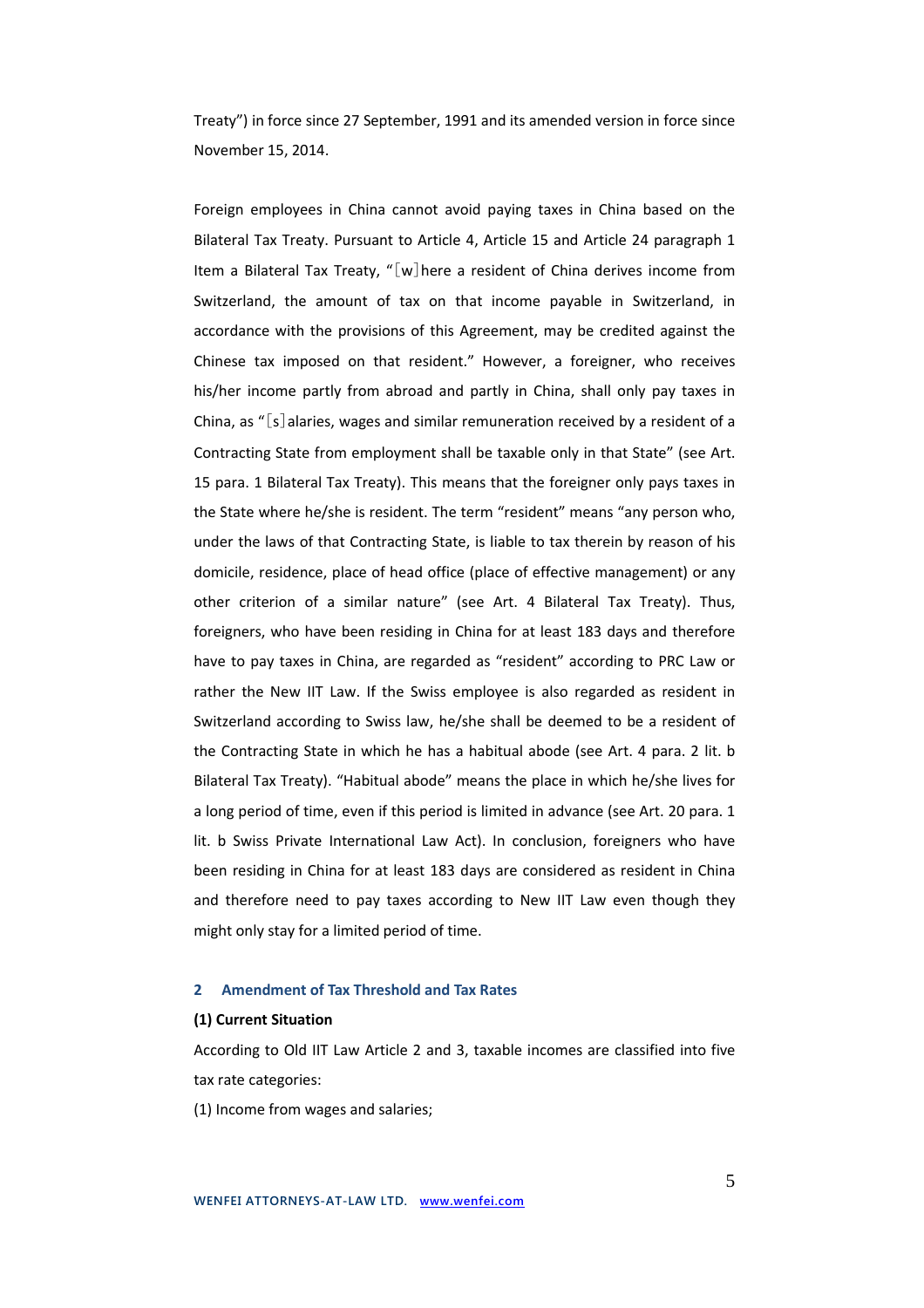(2) Income from production and business operations of individual industrial and commercial households and income from contracted and leasing operations of enterprises and institutions;

(3) Income from author's remuneration;

(4) Income from remuneration for personal services; and

(5) Income from royalties, income from interest, dividends and bonuses, income from lease of property, income from transfer of property, contingent income and other income.

The various categories are taxed separately according to different tax rates. Salaries and wages were previously subject to progressive tax rates ranging from 3% to 45%, with seven different tax grades. The tax threshold was RMB 3`500 per month (see Article 6(1) Old IIT Law).

# **(2) New IIT Law**

In the New IIT Law, taxable incomes are classified into three tax rate categories:

(1) Consolidated income, which includes wages and salaries, income from remuneration for personal services, authors' remuneration, and incomes from royalties;

(2) Income from business operation; and

(3) Income from interest, dividends and bonuses, income from lease of property, income from transfer of property and contingent income.

The tax threshold is RMB 60`000 per year for resident taxpayers and RMB 5`000 per month for non-resident taxpayers (see Article 6(1) New IIT Law).

Please find the comparison of tax categories in the below chart:

| <b>Current IIT Law</b>      |                     | <b>New IIT Law</b>        |                         |  |
|-----------------------------|---------------------|---------------------------|-------------------------|--|
| <b>Categories</b>           | <b>Tax Rates</b>    | <b>Categories</b>         | <b>Tax Rates</b>        |  |
| <b>Wages and Salaries</b>   | 3%-45% (7<br>grades | Wages and Salaries        | 3%-45%<br>(7)<br>grades |  |
|                             | progressive<br>tax  |                           | progressive tax rates)  |  |
|                             | rates)              |                           |                         |  |
|                             |                     |                           |                         |  |
| Production<br>and           | 5%-35% (5 grades    | <b>Business Operation</b> | (5)<br>5%-35%<br>grades |  |
| <b>Business Operations;</b> | progressive<br>tax  |                           | progressive tax rates)  |  |
| Contracted<br>and           | rates)              |                           |                         |  |
| <b>Leasing Operations</b>   |                     |                           |                         |  |
| Authors'                    | 20% and a 30% tax   | Author's                  | 20%                     |  |
| Remuneration                | deduction shall be  | Remuneration              |                         |  |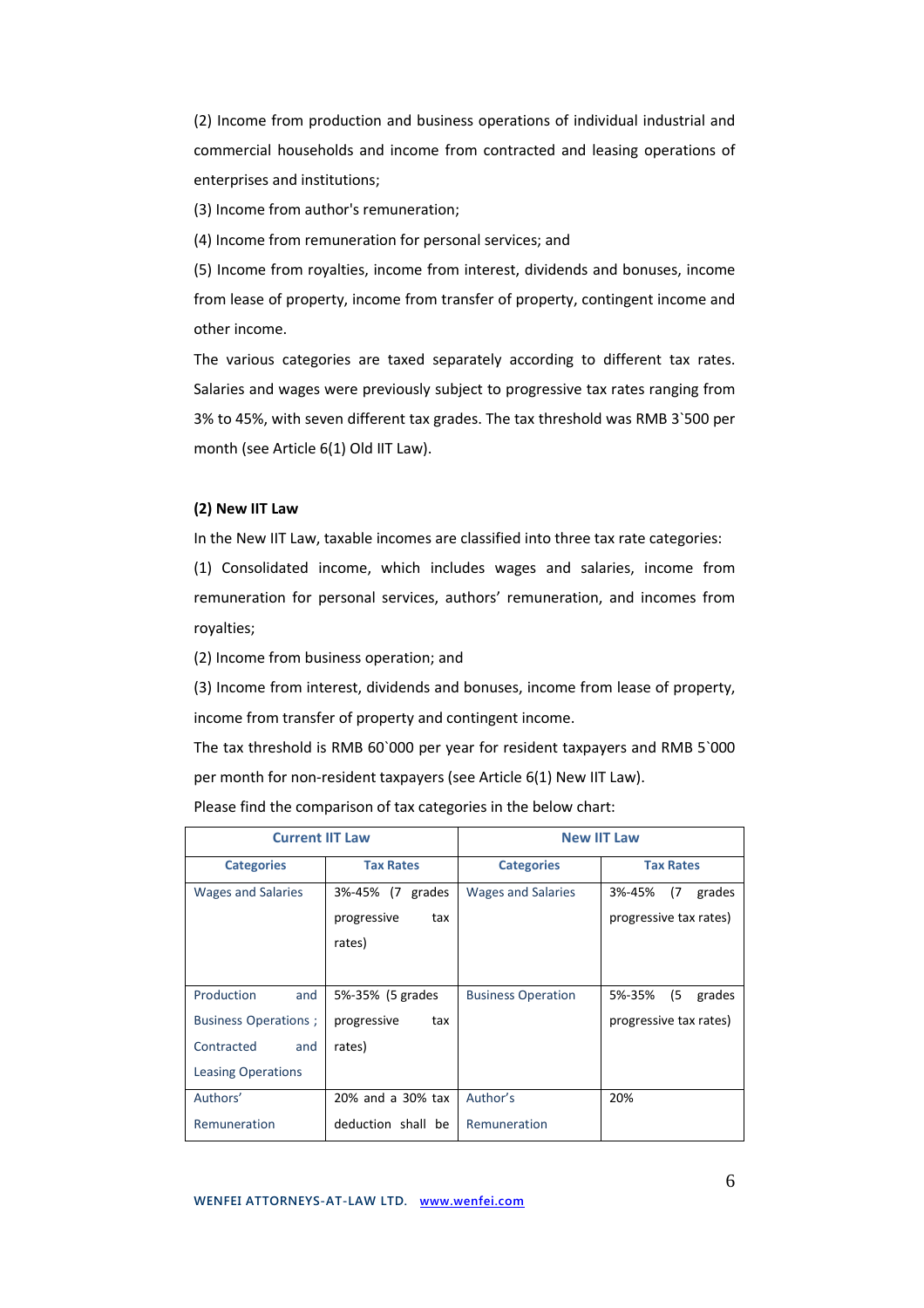|                          | applied<br>the<br>to   |                          |     |
|--------------------------|------------------------|--------------------------|-----|
|                          | of<br>tax<br>amount    |                          |     |
|                          | payable.               |                          |     |
| for<br>Remuneration      | 20%. However, If a     | for<br>Remuneration      | 20% |
| <b>Personal Services</b> | single payment of      | <b>Personal Services</b> |     |
|                          | remuneration<br>for    |                          |     |
|                          | labor<br>service<br>is |                          |     |
|                          | excessively high, an   |                          |     |
|                          | additional             |                          |     |
|                          | proportion of tax      |                          |     |
|                          | be<br>levied<br>may    |                          |     |
|                          | thereon.               |                          |     |
| Royalties,<br>Interest,  | 20%                    | Royalties,<br>Interest,  | 20% |
| Dividends,<br>Bonuses,   |                        | Dividends,<br>Bonuses,   |     |
| Lease/Transfer<br>of     |                        | Lease/Transfer<br>of     |     |
| Property, Contingent     |                        | Property, Contingent     |     |
| Income and Other         |                        | Income                   |     |

Below please find the comparison of the detailed tax rates:

| Old IIT Law    |                                 | <b>New IIT Law</b> |                                 |      |
|----------------|---------------------------------|--------------------|---------------------------------|------|
| Grade          | <b>Annual (Monthly) Taxable</b> | Rate               | <b>Annual (Monthly) Taxable</b> | Rate |
|                | <b>Amount (RMB)</b>             |                    | <b>Amount (RMB)</b>             |      |
| $\mathbf{1}$   | No more than 18'000 (1'500)     | 3%                 | No more than 36`000 (3`000)     | 3%   |
| $\overline{2}$ | 18'000-54'000                   | 10%                | 36`000-144`000                  | 10%  |
|                | $(1^500-4^500)$                 |                    | $(3'000-12'000)$                |      |
| 3              | 54`000-108`000                  | 20%                | 144`000-300`000                 | 20%  |
|                | $(4^500-9^000)$                 |                    | $(12'000-25'000)$               |      |
| 4              | 108`000-420`000                 | 25%                | 300`000-420`000                 | 25%  |
|                | (9`000-35`000)                  |                    | $(25'000-35'000)$               |      |
| 5              | 420`000-660`000                 | 30%                | 420`000-660`000                 | 30%  |
|                | (35`000-55`000)                 |                    | $(35'000-55'000)$               |      |
| 6              | 660`000-960`000                 | 35%                | 660`000-960`000                 | 35%  |
|                | (55`000-80`000)                 |                    | $(55'000-80'000)$               |      |
| 7              | More than 960`000(80`000)       | 45%                | More than 960'000(80'000)       | 45%  |

# **(3) Will the New Tax Rates Reduce or Raise the Tax?**

Compared to the New IIT Law, the tax rates remain seven grades and they will be applied to calculate the tax on consolidated income. Middle-/low-wage earners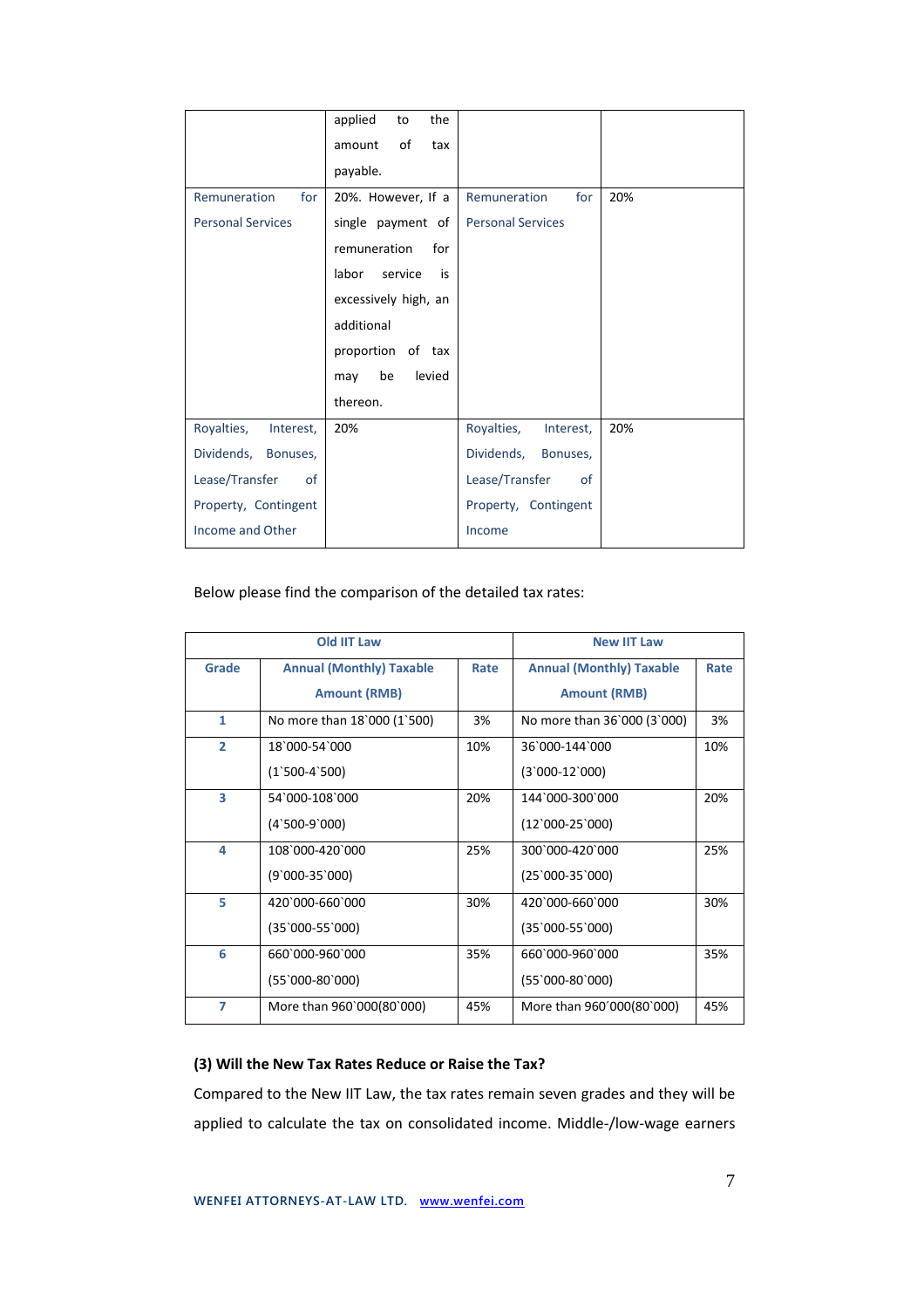seem to benefit from lower taxes according to the New IIT Law. For taxpayers with annual taxable amounts between RMB 18`000 and RMB 36`000, they will pay only 3% tax instead of 10%; taxpayers with annual taxable amounts between RMB 54`000 and RMB 108`000 will pay 10% instead of 20%; taxpayers with annual taxable amounts between RMB 108`000 to RMB 300`000 will pay 20% instead of 25%; taxpayers with annual taxable amounts more than RMB 300`000 or less than 18`000, the tax rates for them stay the same.

Although the New IIT Law will only be effective upon 1 January 2019, the abovementioned tax rates are already applicable now since 1 October 2018 according to the Notice on Applicable Expense Deductions and Rates for Individual Income Tax in the Fourth Quarter of 2018.

# **3 Tax Preferential**

# **(1) Current Situation**

The Old IIT Law provides a deduction for foreign employees. According to Old IIT Law Article 6.3 and Old Implementing Regulations Article 26 to 28, the foreign taxpayers who do not have a domicile in China but receive income from China or taxpayers who have a domicile in China but receive income outside China, may enjoy additional deduction of expenses on the basis of his/her average income level, living standard and fluctuations in exchange rates. According to Old Implementing Regulations Article 28, such additional deduction will be applied to: (1) Foreign personnel working for foreign investment enterprises and foreign enterprises in China;

(2) Foreign experts employed by enterprises, institutions, social groups and State organs to work in China;

(3) Individuals who have a domicile in China and derive income from wages and salaries in relation to tenure of office or employment outside China; and

(4) Other personnel determined by the finance department and tax department of the State Council.

Pursuant to Old Implementing Regulations Article 29, the deduction shall be RMB 1`300 per month in addition to the monthly deduction of RMB 3`500 based on Article 6(1) Old Implementing Regulations.

# **(2) New IIT Law**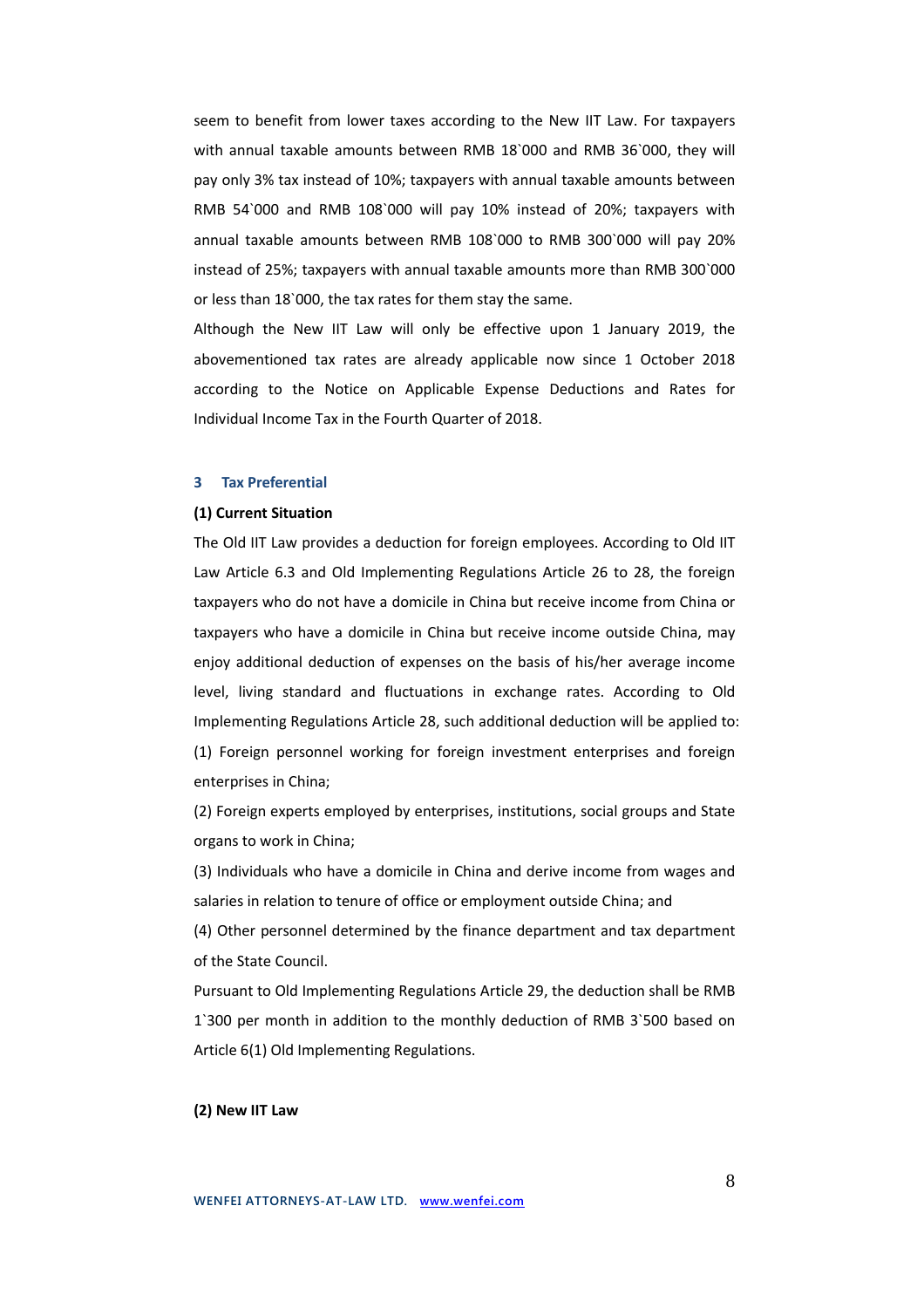The New IIT Law does not include the above deduction. However, new "special additional deductions" are stipulated by the New ITT Law Article 6.4 for resident taxpayers, which includes but not limited to contributions to the basic pension insurance, basic medical insurance, unemployment insurance and other social security premiums, as well as housing provident fund, expenses towards children education, continuing education, major illness medical treatment, housing loan interest or housing rent, support for elderly etc.

## **(3) Consequence**

As the deduction rules for certain individuals are deleted, certain foreign individuals as included in the Old Implementing Regulations Article 28 cannot enjoy "super preferential tax policies" any more. However, they may benefit from other tax deductions stipulated in the New IIT Law, especially from the "special additional deductions" as stipulated in Art. 6.4 New IIT Law.

# **4 Anti-Avoidance Measure**

## **(1) Tax Number**

The New IIT Law includes a new tax declaration obligation. The key point is "one taxpayer, one tax ID number". Stipulated by Article 9 of the New IIT Law, the ID card number will be the tax Identity Number for Chinese citizens, and an Identification Number will be given by the tax authority to other taxpayers. Such measure provides a better control over the tax collection.

# **(2) Tax Adjustment**

New IIT Law Article 8 introduces new tax payment adjustments to the current rules, which allows the Chinese tax authorities to initiate and collect underpaid tax together interest according to the law in the following situations:

- (1) When transactions between an individual and his or her related parties do not comply with the independent transaction principle;
- (2) When a resident individual controls (or jointly controls with other resident individuals/companies) an enterprise established in a jurisdiction where the effective tax rate is significantly low and the enterprise does not distribute profits or distributes less profits than it should without a reasonable business justification; and
- (3) When an individual obtains inappropriate tax benefits through an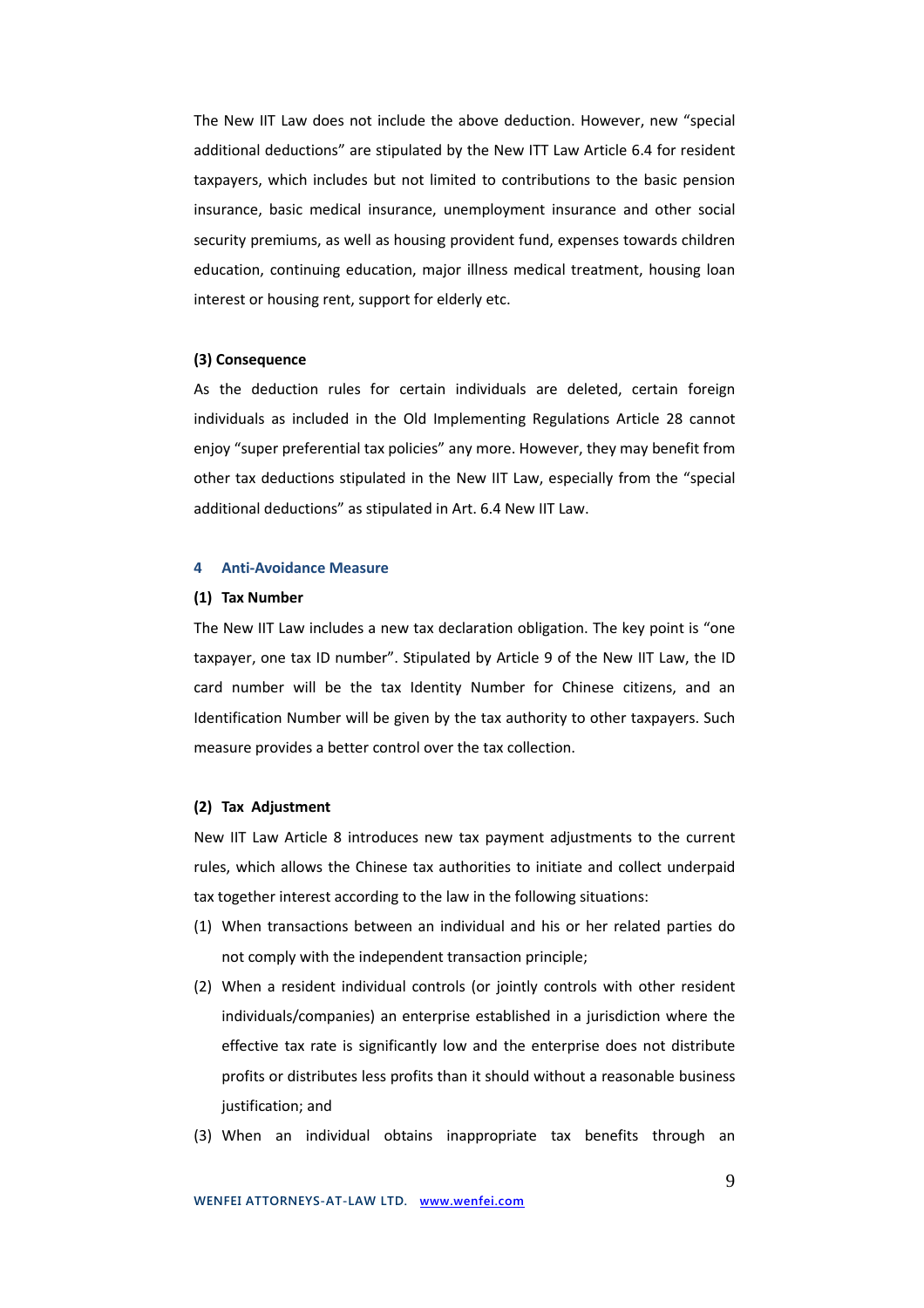arrangement that lacks a reasonable business purpose.

The tax adjustment rule used to be an anti-avoidance measure for enterprise income tax law. Now, the New IIT Law adopts it to have more control over the individual income tax collection, which means China's tax authorities are becoming stricter.

#### **(3) How Can Chinese Authorities Find out Foreigners' Income outside of China?**

Besides several bilateral co-operations to release the conflicts between States on taxation, there are stringent treaties to coordinate the global cooperation to avoid tax evasion.

The Common Reporting Standard ("CRS") developed by the Organization for Economic Co-operation and Development ("OECD") in 2014, is currently the most famous information standard for the automatic exchange of information regarding bank accounts on a global level between tax authorities. Both Switzerland and China have rectified the CRS. Furthermore, the tax authorities of Switzerland and China started to launch due diligence to collect information on the financial accounts held by the tax residents on their own territories from 1 January 2018 and will start the information exchange concerning such due diligence from 1 January 2019.

Besides, in 2013 China and Switzerland both signed the *Multilateral Convention on Mutual Administrative Assistance in Tax Matters*, which provides methods in mutual assistance, such as exchange on request, spontaneous abroad tax examinations, simultaneous tax examinations and assistance in tax collection.

## **III. Conclusion**

Undoubtedly, the New IIT Law will have significant impact on the tax collection system in China. Foreign individuals, who work in China, should pay special attention to the new taxation rules since the new 183-day rule changed the previous 1-year rule and makes foreign individuals resident taxpayers in China. However, the 5-years-rule as starting point for being taxed on worldwide income in China remains the same. Although the New Implementing Regulations have only been released for public opinion, which means the draft version is still not final and subject to change, there is a very small probability for additional change, as such exposure drafts are usually not changed after public opinions have been gathered.